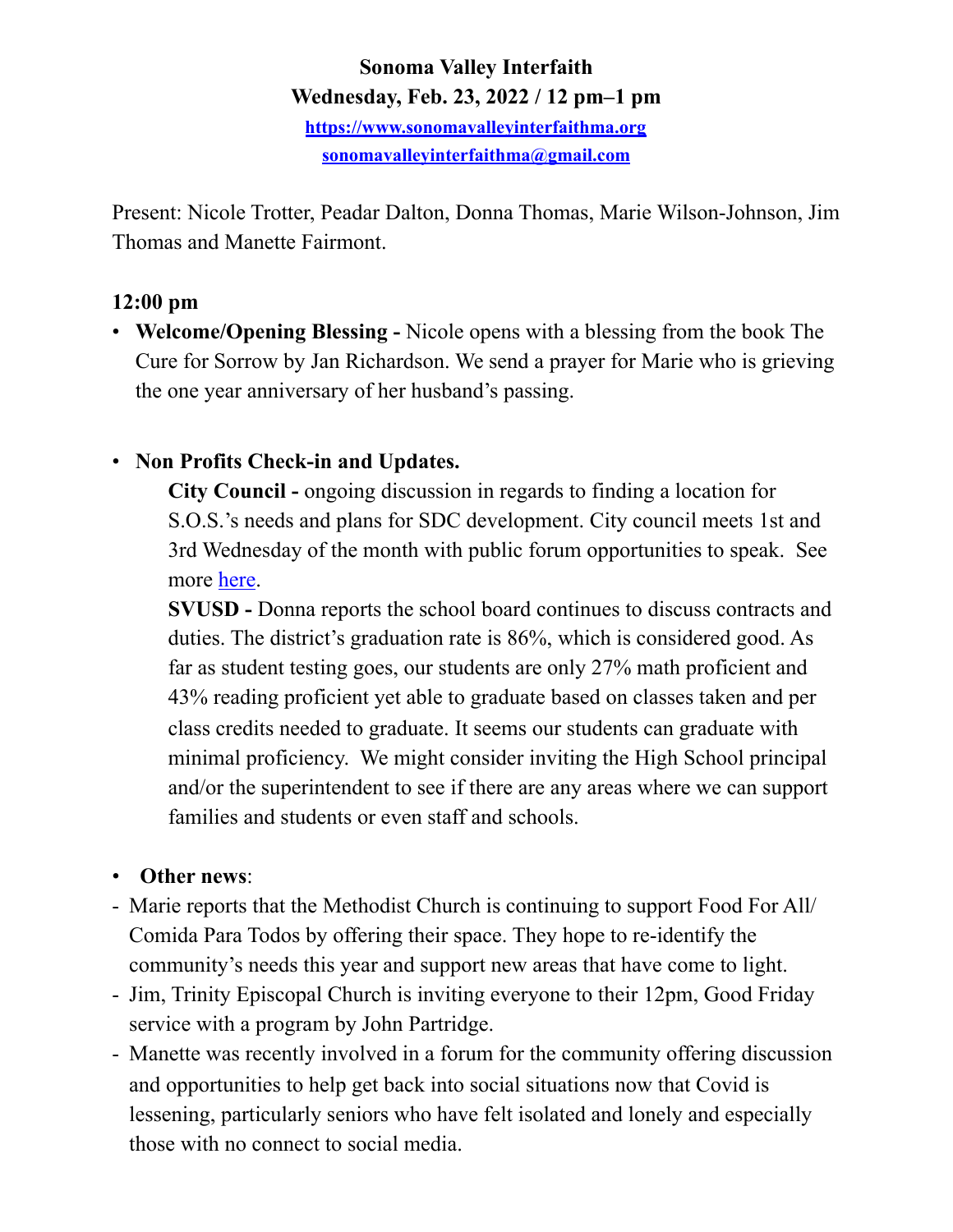- Peadar has reached out to local Catholic leaders encouraging representation for the Catholic community at our monthly meetings. He received a kind response indicating that the pastors will collaborate and get back to us.

### **12:30 pm**

**• Guests: Whitney Evans-Care Partners Initiative and Erik Larson-Executive Director of The Village of Sonoma Valley** 

Erik and Whitney are collaborating to create a central hub in Sonoma that is part of a larger picture for resources that already exist for seniors. After Covid started [Care](https://carepartnersinitiative.org/)  [Partners](https://carepartnersinitiative.org/) gained an understanding of what types of support and services seniors needed. This led to them reaching out to partner with [The Village Movement of](https://villagemovementcalifornia.org/)  [California](https://villagemovementcalifornia.org/) in order to create a Village here in Sonoma, opening this Spring. Please visit their websites to see what they offer. Their goal is to support seniors and their families in ways that will boost what churches want for their senior member and are already doing. We can help each other offer community-based solutions to improve quality of life and expand choices at all stages of aging, empowering older adults to sustain independence through community and remain in charge of their lives as they age.

The Village will offer a navigator program that will help connect seniors and their families with resources that are available. This will be a resource for your church staff to access and share with your aging members and their families with for support. The Village of Sonoma will open soon and will have a website. We will share information with you as it becomes available.

# **• Guest: Renee Scott- Executive Director of The Vintage House**

Vintage House is a membership-based and nonprofit organization. The mission of [Vintage House](https://vintagehouse.org/our-history/) is to help support, preserve, and enhance the quality of life for residents of Sonoma Valley as they age. The senior center includes classrooms, activity areas, a well-stocked library and computer lab, a commercial kitchen, and Stone Hall — our spacious hotel-style banquet venue with theater-quality projection and sound systems. During Covid they added a Tech Squad to offer Zoom classes and support for seniors with tech issues. Programs are offered Monday through Friday 9am-4pm. Programs include free ride services, grocery delivery, Suppers On Wednesdays, Soups On Fridays, a community garden, lending library, housing and pet assistance and more. To see all they offer visit [here](https://vintagehouse.org/programs-services/). Vintage House will be working with The Village of Sonoma once it opens.